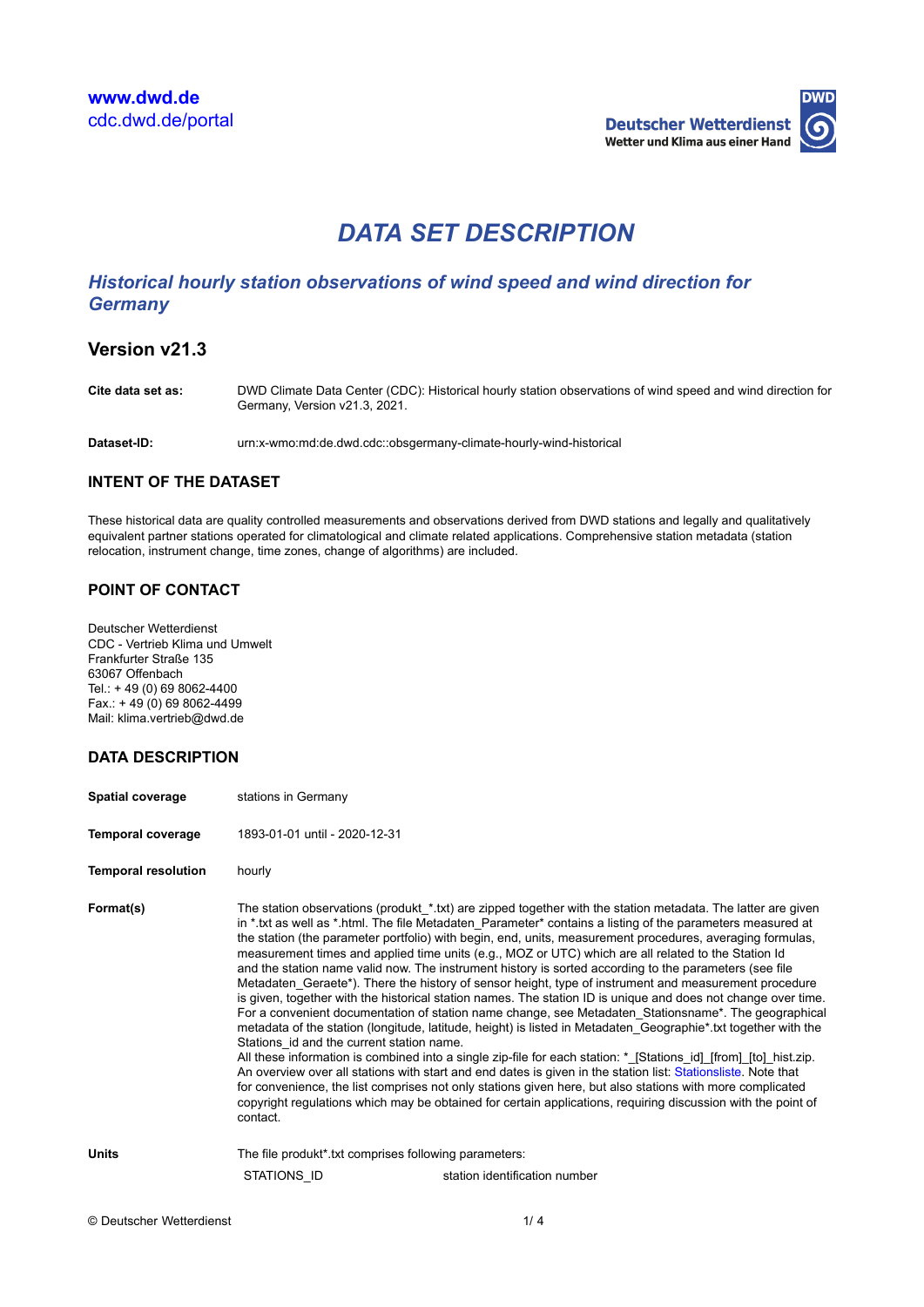**Deutscher Wetterdienst** Wetter und Klima aus einer Hand

| <b>MESS DATUM ENDE</b> | end of measurement interval   | yyyymmddhh                                     |
|------------------------|-------------------------------|------------------------------------------------|
| QN 3                   | quality level of next columns | coding see paragraph "Quality"<br>information" |
| F                      | mean wind speed               | in $m/s$                                       |
| D                      | mean wind direction           | in Grad                                        |
| eor                    | end of record                 | can be ignored                                 |

with missing values are marked as -999.

The definition of measurement time changed over time and referred to time units MOZ, MEZ or UTC (see the station specific Metadaten Parameter\* for the exact definition). Nowadays, hourly wind speed and wind direction is given as the average of the six 10min intervals measured in the previous hour (e.g., at UTC 11, the average windspeed and average wind direction during UTC10-UTC11 is given).

**Uncertainties** The stations are nowadays selected and operated according to WMO guidelines. Though these guidelines aim at minimizing possible local effects, still some applications of certain parameters may require the consideration of local and regional effects. Note that when going back to historical times, such guidelines might not have been in place. Depending on the application, local, regional and influences changing with time should be considered, which can be location- and parameter specific. Sources of long-term uncertainty are (1) changes in station height when station was re-located, information on this is within the station's zipfiles in Metadaten Geographie\* ; (2) changes in the observation times and (3) changes in the averaging interval. Details on (2) and (3) can be found in the stationwise zipped Metadaten\_Parameter\*. Uncertainties are also expected from (4) changes in instrumentation, see Metadaten\_Geraete\* and possibly also from (5) varying quality control procedures (Behrendt et al., 2011). Further, uncertainties are known to come from (6) errors during data transfer or errors in the software, (7) change of observing personnel, and (8) others, see Freydank, 2014 .

**Quality information** The QUALITAETS\_BYTE (QB) denotes whether the value was objected to and/or corrected.

Explanation for QB:

 $\overline{\phantom{a}}$ 

 $\overline{OB} = 0$  : denotes not flagged.

QB = 1 : had no objections (either checked and not objected, or not checked and not objected, this can be interpreted only when considering QN);

- $QB = 2 :$  corrected;
- QB = 3 : confirmed with objection rejected;
- $QB = 4:$  added or calculated;
- $QB = 5 : objected;$

 $\overline{\phantom{a}}$ 

 $\overline{\phantom{a}}$ 

- QB = 6 : only formally checked;
- $QB = 7$  : formal objection;
- $QB = -999$ : quality flag does not exist.

The QUALITAETS\_NIVEAU (QN) shows the quality control procedure applied for a data report (of several parameters) for a certain reporting time.

Explanation for QN:

- $\overline{\phantom{a}}$  $QN = 1$ : only formal control;
- $QN = 2$ : controlled with individually defined criteria:
- QN = 3 : automatic control and correction;
- QN = 5 : historic, subjective procedures;
- QN = 7 : second control done, before correction;
- QN = 8 : quality control outside ROUTINE;
- QN = 9 : not all parameters corrected;
- QN = 10 : quality control finished, all corrections finished.

Data before and including 1980 can reach as best quality check level QN=5. Data after 1980 can reach QN=10 as best quality check level.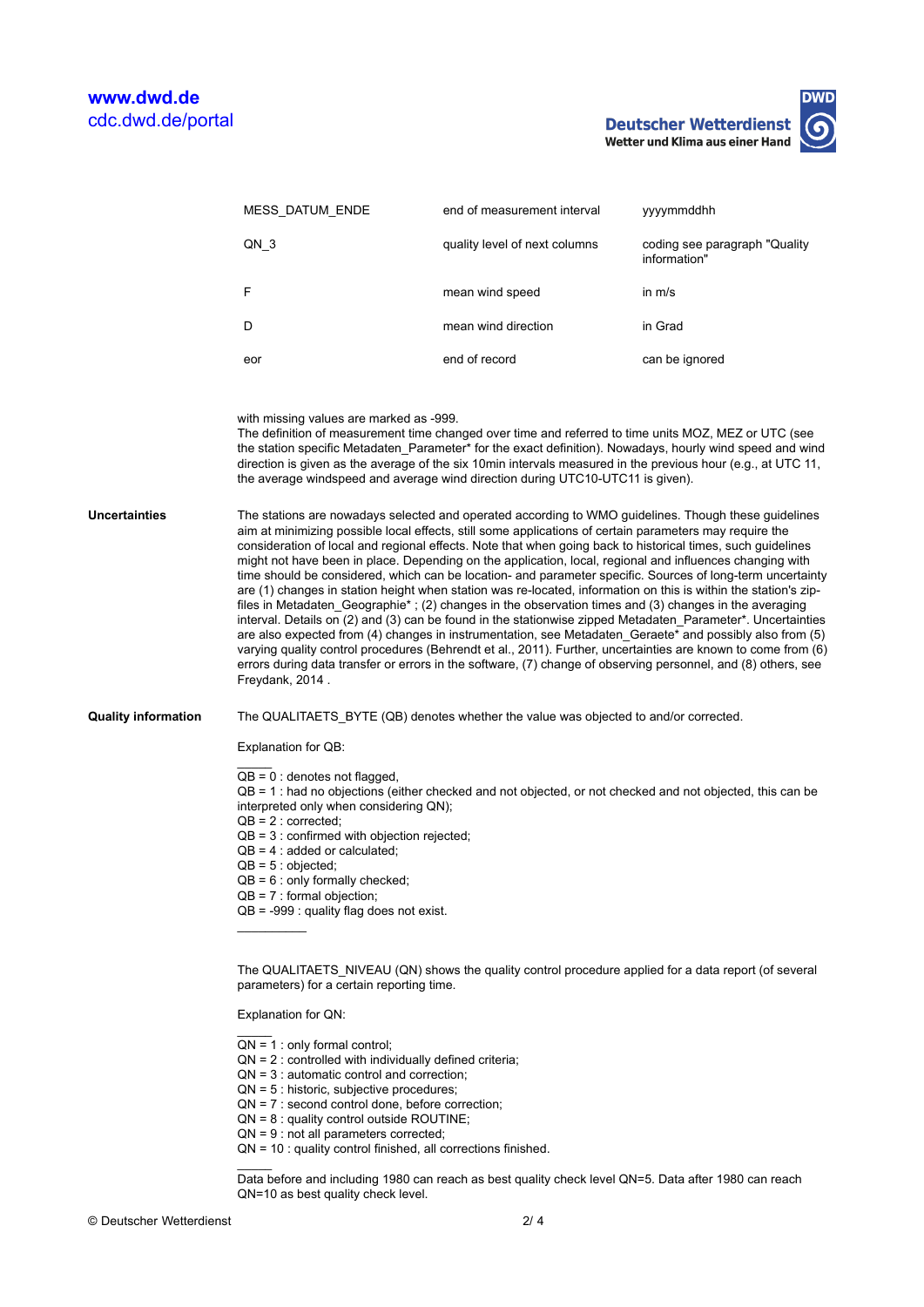

## **DATA ORIGIN**

These climate data are from the station networks of Deutschen Wetterdienst which are regularly updated with recent data, and with recovered historical data. From 1997 onwards, the data are collected in the central MIRAKEL data base and archived, see Behrendt et al., 2011, and Kaspar et al., 2013. For details on the currently applied measurement and observation procedures see VuB 3 Beobachterhandbuch (DWD, 2014a), VuB 3 Technikerhandbuch (DWD, 2014b) and VuB 2 Wetterschlüsselhandbuch (DWD, 2013). Note that when going back to historical times, guidelines on observation procedure, instruments and observation times were issued by the authority in charge, and might be incompletely recorded in the metadata.

#### **VALIDATION AND UNCERTAINTY ESTIMATE**

 $\overline{\phantom{a}}$ 

Considerations of quality assurance are explained in Kaspar et al., 2013: several steps of quality control, including automatic tests for completeness, temporal and internal consistency, and against statistical thresholds based on the software QualiMet (see Spengler, 2002) and manual inspection had been applied.

Data are provided "as observed", no homogenization has been carried out. The history of instrumental design, observation practice, and possibly changing representativity has to be considered for the individual stations when interpreting changes in the statistical properties of the time series. It is strongly suggested to investigate the records of the station history which are provided together with the data. Note that in the 1990s many stations had the transition from manual to automated stations, entailing possible changes in certain statistical properties.

#### **CONSIDERATIONS FOR APPLICATIONS**

Inhomogeneities in wind speed time series are rather large, compared to other parameters, often caused by change in height in sensor height (see accompanying metadata), but also due to changing local influences (buildings, growing wood) which might not be recorded. When investigating long term changes or trends, consider changes in station location, changes in instrumentation, measurement procedures and observation intervals - see the various metadata information provided Metadaten Parameter\*, Metadaten Geraete\* und Metadaten\_Geographie\*. Starting in the nineties, the metadata are electronically recorded and provided together with the station measurements. For the time before, efforts are continuing to digitize the most relevant metadata based on the paper records however, many gaps are still remaining. For detailed studies, DWD can grant access to the station records.

#### **ADDITIONAL INFORMATION**

For extending the time series with recent data (where quality control is not completed yet), see subdirectories ../recent/. When data from both directories "historical" and "recent" are used together, the difference in the quality control procedure should be considered. There are still issues to be discovered in the historical data. We welcome any hints to improve the data basis (see contact).

#### **REFERENCES**

Behrendt, J., et al.: Beschreibung der Datenbasis des NKDZ. Version 3.5, Offenbach, 15.02.2011.

DWD Vorschriften und Betriebsunterlagen Nr. 2 (VuB 2), Wetterschlüsselhandbuch Band D, Nov 2013.

DWD Vorschriften und Betriebsunterlagen Nr. 3 (VuB 3), Beobachterhandbuch (BHB) für Wettermeldestellen des synoptischklimatologischen Mess- und Beobachtungsnetzes, März 2014a.

DWD Vorschriften und Betriebsunterlagen Nr. 3 (VuB 3), Technikerhandbuch (THB) für Wettermeldestellen des synoptischklimatologischen Mess- und Beobachtungsnetzes, März 2014b.

Freydank, E.: 150 Jahre staatliche Wetter- und Klimabeobachtungen in Sachsen. Tharandter Klimaprotokolle Band 21, 2014.

Kaspar, F., et al.: Monitoring of climate change in Germany – data, products and services of Germany`s National Climate Data Centre. Adv. Sci. Res., 10, doi:10.5194/asr-10-99-2013, 99–106, 2013.

Spengler, R.: The new Quality Control- and Monitoring System of the Deutscher Wetterdienst. Proceedings of the WMO Technical Conference on Meteorological and Environmental Instruments